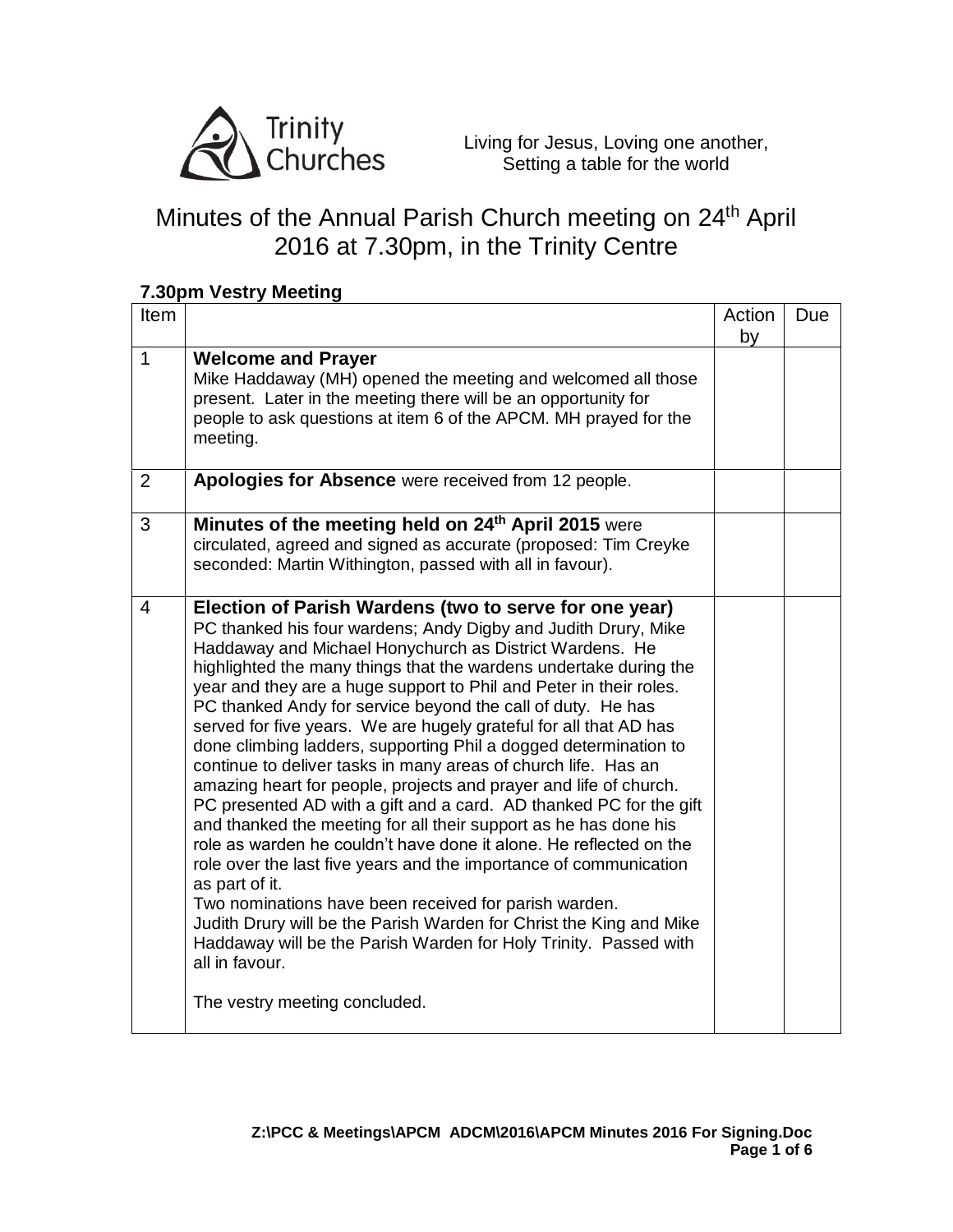## **7.45pm Annual Parochial Church Meeting**

| 1              | Apologies for absence were noted. There were 72? people<br>present, and apologies were received from 12 people.                                                                                                                                                                                                                                                                                                                                                                                                                                                                                                                                                                                                     |  |
|----------------|---------------------------------------------------------------------------------------------------------------------------------------------------------------------------------------------------------------------------------------------------------------------------------------------------------------------------------------------------------------------------------------------------------------------------------------------------------------------------------------------------------------------------------------------------------------------------------------------------------------------------------------------------------------------------------------------------------------------|--|
| 2              | Minutes of the meeting held on the 26 <sup>th</sup> April 2015<br>Were circulated and agreed as accurate (proposed: Martin<br>Withington seconded: Terry Cripps, passed with all in favour).                                                                                                                                                                                                                                                                                                                                                                                                                                                                                                                        |  |
| 3              | <b>Matters arising</b><br>These were all covered under the main agenda items.                                                                                                                                                                                                                                                                                                                                                                                                                                                                                                                                                                                                                                       |  |
| $\overline{4}$ | Brief reflections on the life of our churches and ministry                                                                                                                                                                                                                                                                                                                                                                                                                                                                                                                                                                                                                                                          |  |
|                | and mission across the parish<br>PC introduced this section and reflected on the words of Ezekiel 37<br>and the bones coming alive and verses 1 and 2. This was used to<br>reflect on where we are longing for life. God ask "Can these bones<br>live?" He wants Ezekiel to see what God sees and to say that you<br>alone can do this God. At the end of the passage God breathes life<br>into the bones and we have been looking at where has God been<br>breathing new life. Lots of people have been involved in looking at<br>what might bring life $-$ six things have emerged:<br>Empowering mission, equipping people, making disciples, reaching<br>generations, strengthening parish, building potential. |  |
|                | Peter Hubbard spoke to empowering mission - where are the last<br>the least and the lost and how might God calling us to be involved<br>with them and have an outward looking mission not a church<br>centred mission.<br>At the end of his report, PH presented the unsung hero award for<br>Christ the King to John Abbott.                                                                                                                                                                                                                                                                                                                                                                                       |  |
|                | Gordon Lamb spoke on Making Disciples. It's about individuals<br>getting to know God and pray with each other and supporting each<br>other in that journey. Learning how to share God's love in our<br>community living a whole life full of worship. At the Meet Place the<br>leadership team look specifically for the lonely and this particularly<br>happens at Bacon Buddies, Bacon Buddies Goes Deeper, Knit and<br>Natter, Food Hub etc.<br>Gordon presented the Unsung Hero Award for the Meet Place to<br>lan and Jane Horne.                                                                                                                                                                              |  |
|                | Judith Clarkson spoke on reaching new generations. Judith<br>spoke on the passage from Matthew when the children are blessed<br>by Jesus – he wanted them to come to Him. It can no longer be<br>guaranteed that children will know anything of the gospel and the<br>basics of the Christian story. We are blessed in Trinity Churches<br>with the number of families and the children that come. But what of<br>those families who aren't interested? Judith thanked all the<br>volunteers who help with the children's work.                                                                                                                                                                                     |  |
|                | Phil presented two unsung hero awards to Polly Haigh and Judith<br>Haddaway.                                                                                                                                                                                                                                                                                                                                                                                                                                                                                                                                                                                                                                        |  |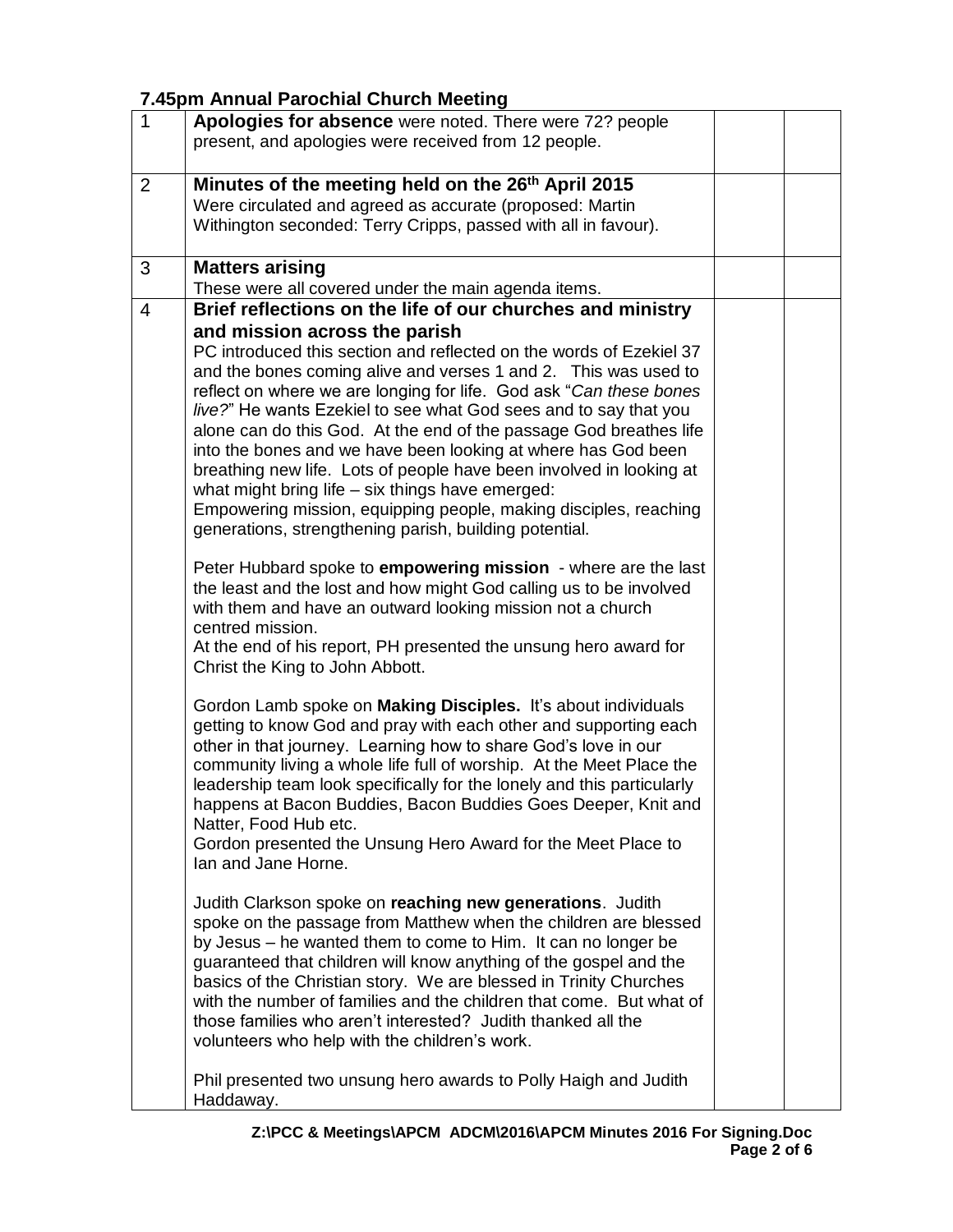| 5 | A report from the Electoral Roll Officer<br>Isabel Willerton reported that 2016 electoral roll had 392 members<br>with 346 from Holy Trinity and Christ the King 46.                                                                                                                                                                                                                                                                                                                              |  |
|---|---------------------------------------------------------------------------------------------------------------------------------------------------------------------------------------------------------------------------------------------------------------------------------------------------------------------------------------------------------------------------------------------------------------------------------------------------------------------------------------------------|--|
| 6 | <b>Annual Report including:</b><br>(a) Churchwardens report<br>(b) PCC Report from the Lay Chairman<br>(c) DCC Reports from the Lay Chairs Holy Trinity and<br><b>Christ the King</b><br>(d) Deanery Synod Report<br>(e) Report on the activities of Trinity Churches                                                                                                                                                                                                                             |  |
|   | MH introduced and presented the Annual Report. Time was given<br>for people to review the report and respond to two questions; one<br>thing to be encouraged by and one question to find out more<br>about? There was an opportunity for people to ask specific<br>questions.                                                                                                                                                                                                                     |  |
|   | A year or two back we discussed are we doing too much? Is this<br>still true? PC reflected back that this is something the ministry<br>leadership team have wrestled with too. On balance we are doing<br>less but always difficult to get the balance. Need to ask is what we<br>are doing fruitful?                                                                                                                                                                                             |  |
|   | Car parking? MH spoke to this. He thanked church members for<br>their forbearance on a Sunday morning and for people helping with<br>car parking. Currently a working group looking into this. We are<br>very conscious we are a church in a community and we need to be<br>good news to that community. The hardstanding belongs to the<br>council and is rented by the football club when they have a match<br>on. MH encouraged all church members to walk on the path and<br>not on the road. |  |
|   | How can we build the kingdom within to go deeper as individuals<br>and corporately in unity to nourish and encounter Jesus together?<br>GL and PH both fed into this on their reflections on empowering<br>mission and discipleship. To deeper as individuals and corporately.<br>Home groups are a vital part of this process.                                                                                                                                                                   |  |
|   | MH asked the meeting to receive the annual report including the<br>legal aspects:                                                                                                                                                                                                                                                                                                                                                                                                                 |  |
|   | Church warden report<br><b>PCC report</b><br><b>Deanery Synod report.</b>                                                                                                                                                                                                                                                                                                                                                                                                                         |  |
|   | All of the above reports were formally received by the meeting.<br>Proposed Martin Withington, Seconder Jane Horne                                                                                                                                                                                                                                                                                                                                                                                |  |
| 7 | <b>Finances</b><br>Jill Withington (JW) Honorary Treasurer spoke on the church<br>finances. JW thanked all those involved with the finances of the                                                                                                                                                                                                                                                                                                                                                |  |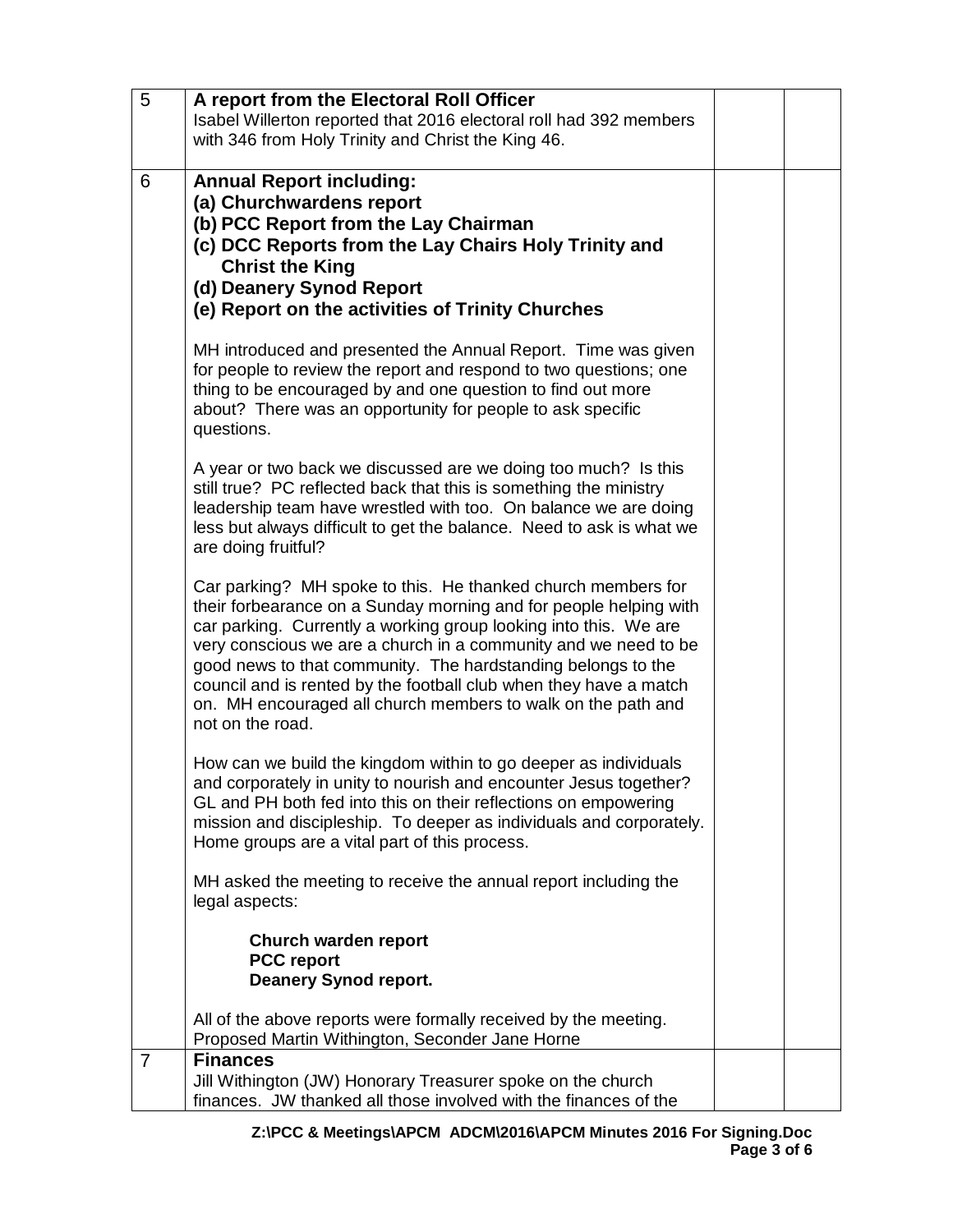|   | church, including Brian Bates, the collection counting team -<br>Martin, Alan and Mike - Sylvia Leake, Gift Aid Secretary and Gloria<br>Davidson, Finance Officer. JW specifically thanked Mike Ashton for<br>his role and what an important role he has played in the counting<br>the collection. JW thanked Gloria Davidson for all she has done as<br>Finance Officer following her retirement at the end of February.                                                                             |  |
|---|-------------------------------------------------------------------------------------------------------------------------------------------------------------------------------------------------------------------------------------------------------------------------------------------------------------------------------------------------------------------------------------------------------------------------------------------------------------------------------------------------------|--|
|   | (a) Annual Accounts for 2015, for approval<br>These were circulated and presented by JW. They were available<br>at the back of church or via the website prior to the meeting. They<br>are the legal accounts and comply with charity law. The accounts<br>were independently examined a month ago but JW has been asked<br>to make a couple of little changes prior to the sign off. These<br>include listing the insurers and architects and to show what we do<br>is to the benefit of the public. |  |
|   | The full accounts show all the money that has been handled by the<br>church. There is a brief summary in the Annual Review. In the last<br>year there was a small surplus due to a £10K legacy which will be<br>used as part of the 2020 vision. We've had some cost savings<br>which were of a one-off nature. JW gave an opportunity for<br>questions.                                                                                                                                              |  |
|   | JW asked for approval of the 2015 annual accounts. Proposed BB,<br>seconded Pauline Mack, and passed with all in favour, no<br>abstentions or objections.                                                                                                                                                                                                                                                                                                                                             |  |
|   | (b) Budget for 2016, for information<br>The budget for 2016 was presented by JW and circulated for<br>information and update. Anticipating a deficit of £12K for 2016.<br>One of the reasons for this will be less grant income. The parish<br>share has reduced which is good news. Aiming to balance the<br>books at the end of the year.                                                                                                                                                           |  |
|   | (c) Appointment of Independent Examiner, for approval<br>JW proposed that the Independent examiner for 2016 is Jonathan<br>Hill, Financial Director from the Lichfield Diocese. The proposal<br>was agreed (proposed: JW, seconded: Mike Haddaway, passed<br>with all in favour).                                                                                                                                                                                                                     |  |
|   | PC and MH thanked JW for all their work on the finances.                                                                                                                                                                                                                                                                                                                                                                                                                                              |  |
| 8 | <b>Election of District Churchwardens for Holy Trinity and</b><br>Christ the King (one each to serve for one year)<br>MH introduced the proposals for District warden                                                                                                                                                                                                                                                                                                                                 |  |
|   | Erica Staples was elected District Churchwarden for Holy Trinity                                                                                                                                                                                                                                                                                                                                                                                                                                      |  |
|   | PC thanked Mike for continuing in this role for another year.                                                                                                                                                                                                                                                                                                                                                                                                                                         |  |
|   |                                                                                                                                                                                                                                                                                                                                                                                                                                                                                                       |  |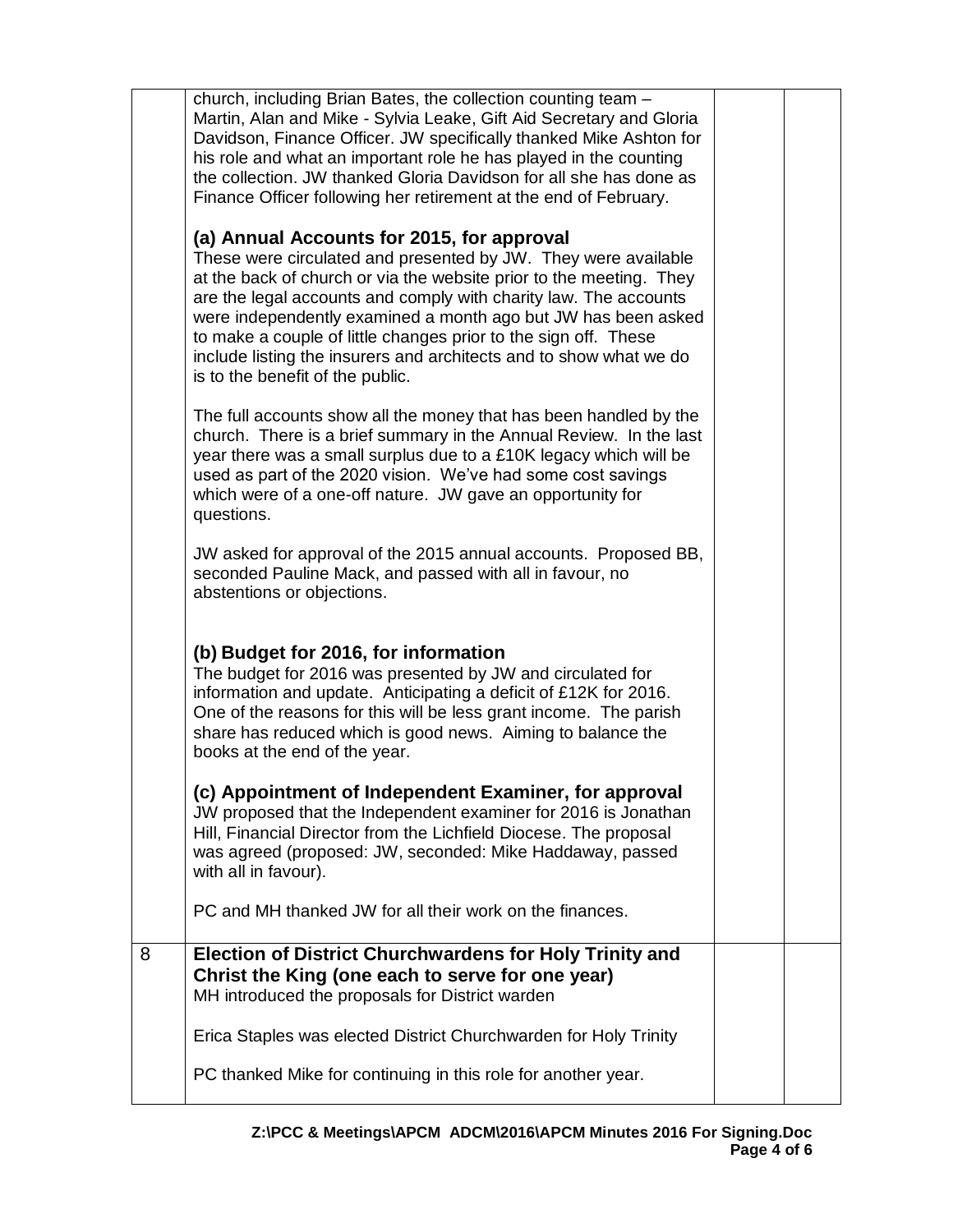| Michael Honychurch was elected District Churchwarden for Christ<br>the King                                                                                                                                                                                                                                                                                                                                                                                                                                                                                                          |  |
|--------------------------------------------------------------------------------------------------------------------------------------------------------------------------------------------------------------------------------------------------------------------------------------------------------------------------------------------------------------------------------------------------------------------------------------------------------------------------------------------------------------------------------------------------------------------------------------|--|
| PC asked the meeting to approve the nominations.                                                                                                                                                                                                                                                                                                                                                                                                                                                                                                                                     |  |
| Election of DCC members (to also serve on the PCC): 1<br>9<br>Holy Trinity (for three years), 1 Holy Trinity (for one year)<br>1 (Christ the King for one year), and 1 Christ the King (for<br>3 years)                                                                                                                                                                                                                                                                                                                                                                              |  |
| Steve Alston was elected to the HT DCC for three years.<br>Jane Horne was elected to the HT DCC for three years.<br>Julie Lloyd - Roberts was elected to the HT DCC for three years.<br>Passed with all in favour.                                                                                                                                                                                                                                                                                                                                                                   |  |
| <b>CTK DCC</b><br>There is one vacant position on the CTK DCC as Deanery Synod<br>representative.                                                                                                                                                                                                                                                                                                                                                                                                                                                                                    |  |
| MH thanked all those willing to serve on the PCC and prayed for<br>them.                                                                                                                                                                                                                                                                                                                                                                                                                                                                                                             |  |
| 10<br><b>Looking Ahead</b><br>PC reflected on his very first PCC with Trinity Churches where he<br>was welcomed with the words "welcome to Shropshire the<br>graveyard of ambition." Shropshire is a great place to do family and<br>life but it is not the end of ambition.                                                                                                                                                                                                                                                                                                         |  |
| <b>Strengthening Parish</b> – what does it mean to be parish together?<br>This is true across the wider deanery area. We need to be strong<br>internally to bless others.                                                                                                                                                                                                                                                                                                                                                                                                            |  |
| <b>Building potential –</b> how might we increase the size of the<br>footprint. What are the barriers to us growing? The Meet Place<br>needs more space, the evening service is growing out of the<br>chancel the need for better visibility at the morning services.                                                                                                                                                                                                                                                                                                                |  |
| <b>Equipping people</b> – we need to take steps in our belonging? Its<br>not about databases or rotas but seeing men and women belonging<br>more deeply, being known as a compassionate community. We<br>are looking for 10 new members for PCC in 2017, more people for<br>rotas, signing up for prayer meetings, get involved and give our all.<br>Sorry for the times when that culture hasn't been prevalent. We<br>can only do this with God, in God's strength and by His grace. Is<br>Shrewsbury the graveyard of ambition $-$ no. Help us belong and be<br>rooted in Christ. |  |
| 11<br>Any other business                                                                                                                                                                                                                                                                                                                                                                                                                                                                                                                                                             |  |
| <b>Closing Prayer</b><br>12 <sub>2</sub>                                                                                                                                                                                                                                                                                                                                                                                                                                                                                                                                             |  |